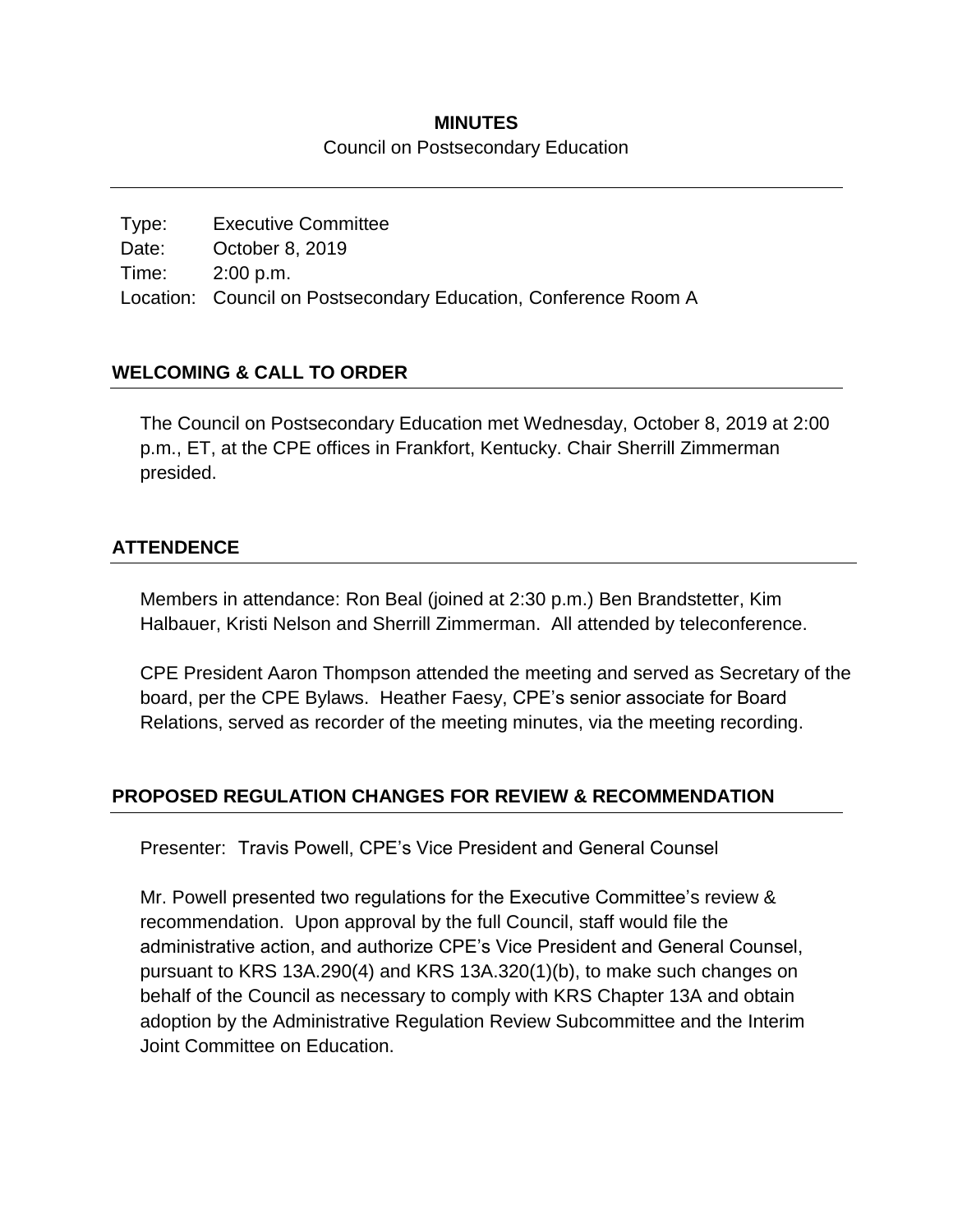1) 13 KAR 4:010 – State Authorization Reciprocity Agreement Regulation - The proposed amendment language includes a new Section 7, which sets forth an appeal process for institutions denied approval for initial or renewal application for SARA participation.

MOTION: Ms. Nelson moved the Committee recommend approval of the amendment to 13 KAR 4:010 to the full Council at its October 31, 2019 meeting. Mr. Brandstetter seconded the motion.

VOTE: The motion passed.

2) 13 KAR 1:020 – Private College Licensing - At the June 28, 2019 meeting, the Council approved an amendment to 13 KAR 1:020, revising language in several areas. During the public comment period, the Council received a comment from Walden University regarding the following provision from Section 8. (4)(e) of the Regulation and suggesting that the Council may not notice each time a student files a complaint against the school with another state agency or a federal agency. Since there is generally no threshold to initiate a student complaint with a state or federal agency, complaint filing is not indicative that an issue of concern exists. However, if a complaint or a series of complaints were substantive, the state or federal agency would most certainly initiate an investigation. As such, staff is recommending that the word "complaint" be removed from Section 8(4)(e) of the Regulation.

MOTION: Ms. Halbauer moved the Committee recommend approval of the amended after comments to 13 KAR 1:020 to the full Council at its October 31, 2019. Ms. Nelson seconded the motion.

VOTE: The motion passed.

# **CPE PRESIDENT EVALUATION**

The Committee approved the 2019 President Evaluation Process with the following components:

- Timeline process that begins Sept 5 and ends Nov 15. The Exec Committee will review the results/responses at its Dec 7, 2019 meeting.
- A list of survey takers that include all 16 Council members, all members of the CPE staff, all university presidents, the KCTCS and AIKCU president, and